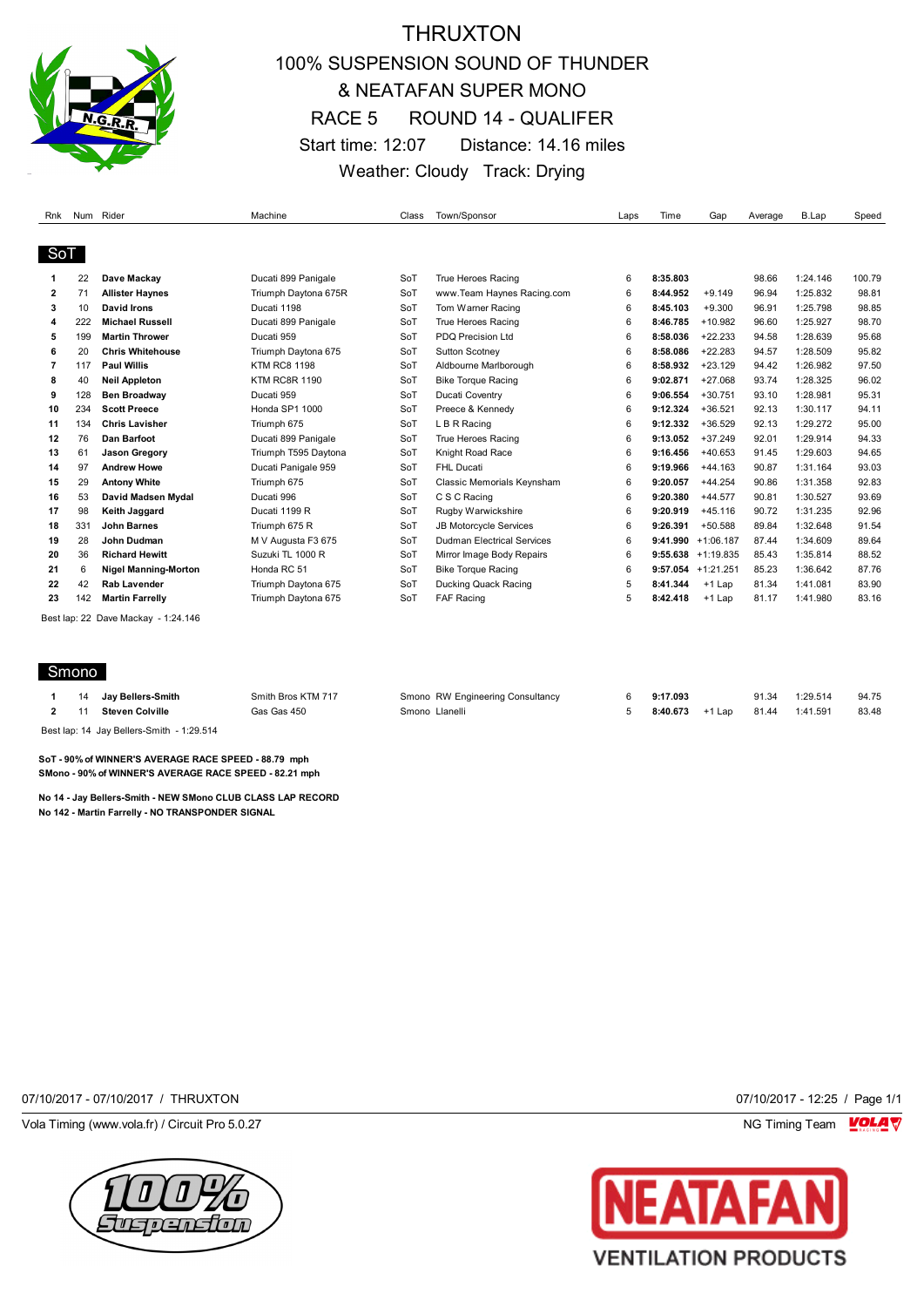

Allister Haynes

**START** 

 **1:26.416** 1:27.265 **1:26.288** 1:26.995 **1:25.832**

Andrew Howe

**START** 

 **1:31.609 1:31.527** 1:31.849 1:32.568 **1:31.164**

Antony White

**START** 

 **1:32.429 1:31.456** 1:32.601 1:31.844 **1:31.358**

Ben Broadway

**START** 

 **1:30.689 1:29.381** 1:29.967 **1:28.981** 1:31.277

# **THRUXTON** 100% SUSPENSION SOUND OF THUNDER & NEATAFAN SUPER MONO RACE 5 ROUND 14 - QUALIFER LAP TIMES

| Lap                     | Time                 |  | Lap                       | Time                 |  |
|-------------------------|----------------------|--|---------------------------|----------------------|--|
|                         |                      |  |                           |                      |  |
|                         | Chris Lavisher       |  |                           | David Irons          |  |
|                         |                      |  |                           |                      |  |
|                         | <b>START</b>         |  |                           |                      |  |
| 1<br>$\overline{2}$     |                      |  | 1                         | <b>START</b>         |  |
| 3                       | 1:30.893             |  | $\overline{2}$            |                      |  |
| $\overline{\mathbf{4}}$ | 1:30.099             |  |                           | 1:26.593             |  |
| 5                       | 1:30.836<br>1:30.930 |  | 3<br>4                    | 1:26.641<br>1:26.958 |  |
| 6                       | 1:29.272             |  | 5                         | 1:27.461             |  |
|                         |                      |  | 6                         | 1:25.798             |  |
|                         |                      |  |                           |                      |  |
|                         |                      |  |                           |                      |  |
|                         | Chris Whitehouse     |  |                           | David Madsen Mydal   |  |
|                         |                      |  |                           |                      |  |
|                         | <b>START</b>         |  |                           |                      |  |
| 1                       |                      |  |                           | <b>START</b>         |  |
| $\overline{2}$          | 1:28.686             |  | 1                         |                      |  |
| 3                       | 1:28.902             |  | 2                         | 1:31.288             |  |
| 4                       | 1:28.878             |  | 3                         | 1:31.701             |  |
| 5                       | 1:28.509             |  | 4                         | 1:30.683             |  |
| 6                       | 1:28.610             |  | 5                         | 1:30.527             |  |
|                         |                      |  | 6                         | 1:31.221             |  |
|                         |                      |  |                           |                      |  |
|                         | Dan Barfoot          |  |                           |                      |  |
|                         |                      |  |                           | Jason Gregory        |  |
|                         |                      |  |                           |                      |  |
|                         | <b>START</b>         |  |                           |                      |  |
| 1<br>2                  |                      |  | $\mathbf{1}$              | <b>START</b>         |  |
| 3                       | 1:31.275<br>1:31.172 |  | 2                         | 1:30.710             |  |
| $\overline{\mathbf{4}}$ | 1:31.258             |  | $\ensuremath{\mathsf{3}}$ | 1:30.018             |  |
| 5                       | 1:31.222             |  | 4                         | 1:31.962             |  |
| 6                       | 1:29.914             |  | 5                         | 1:30.097             |  |
|                         |                      |  | 6                         | 1:29.603             |  |
|                         |                      |  |                           |                      |  |
|                         |                      |  |                           |                      |  |
|                         | Dave Mackay          |  |                           |                      |  |
|                         |                      |  |                           | Jay Bellers-Smith    |  |
|                         |                      |  |                           |                      |  |
|                         | <b>START</b>         |  |                           | <b>START</b>         |  |
| 1                       |                      |  | 1                         |                      |  |
| $\overline{2}$          | 1:25.039             |  | $\overline{2}$            | 1:31.728             |  |
| 3                       | 1:24.149             |  | $\mathsf 3$               | 1:30.387             |  |
| $\overline{\mathbf{4}}$ | 1:24.146             |  | $\overline{4}$            | 1:30.244             |  |
| 5                       | 1:24.473             |  | 5                         | 1:30.351             |  |
| 6                       | 1:27.465             |  | 6                         | 1:29.514             |  |
|                         |                      |  |                           |                      |  |

07/10/2017 - 07/10/2017 / THRUXTON 07/10/2017 - 12:23 / Page 1/2

 $\overline{1}$ 

Vola Timing (www.vola.fr) / Circuit Pro 5.0.27 NG Timing Team VOLA V



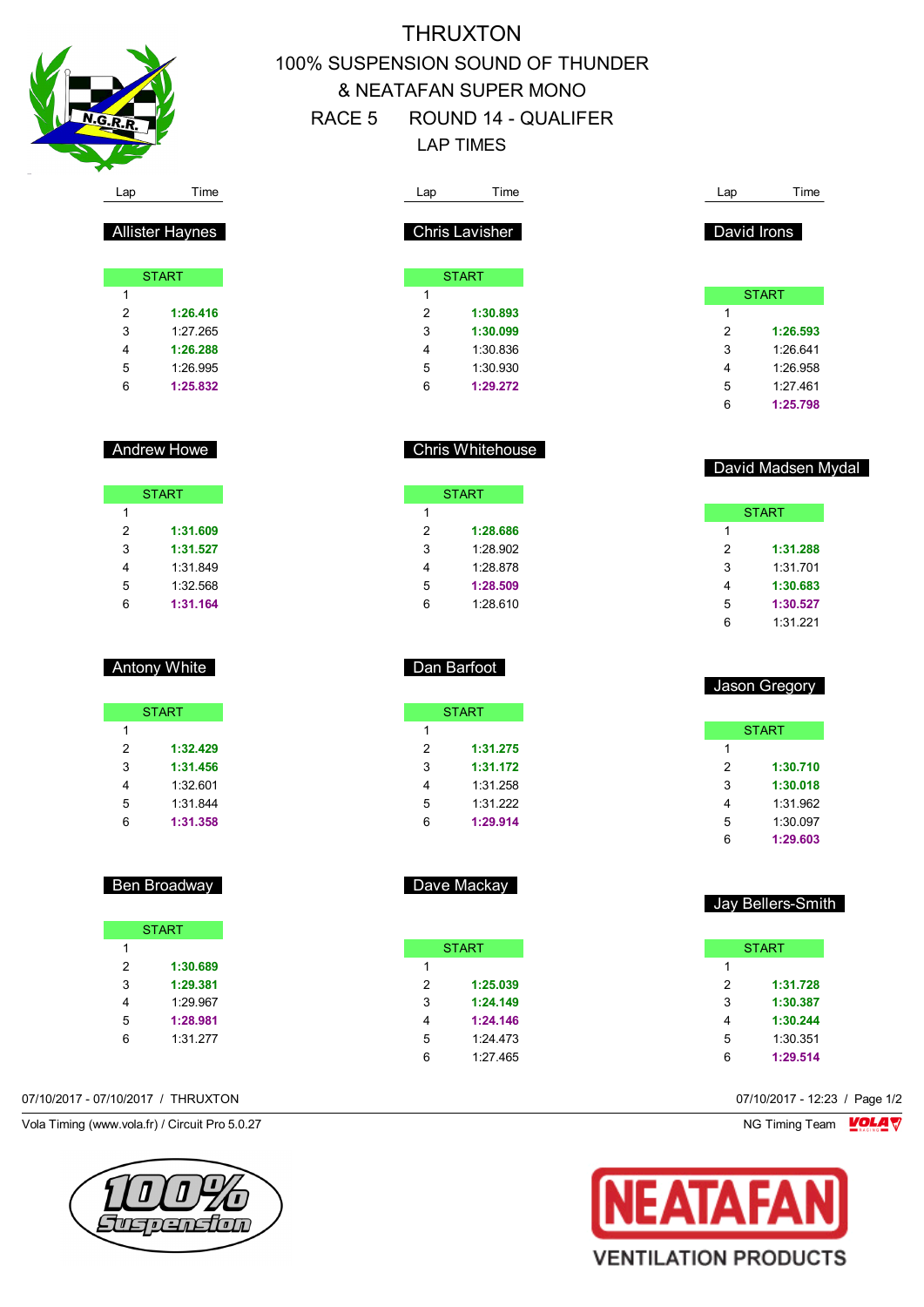THRUXTON 100% SUSPENSION SOUND OF THUNDER & NEATAFAN SUPER MONO RACE 5 ROUND 14 - QUALIFER LAP TIMES

| Lap         | Time         |
|-------------|--------------|
| John Barnes |              |
|             |              |
|             | <b>START</b> |
| 1           |              |
| 2           | 1:34.822     |
| 3           | 1:33.288     |
| 4           | 1:33.167     |
| 5           | 1:32.994     |
| 6           | 1:32.648     |

### John Dudman

| <b>START</b> |          |  |  |  |  |
|--------------|----------|--|--|--|--|
| 1            |          |  |  |  |  |
| 2            | 1:34.609 |  |  |  |  |
| 3            | 1:34 843 |  |  |  |  |
| 4            | 1:36.190 |  |  |  |  |
| 5            | 1:35.484 |  |  |  |  |
| հ            | 1:35.144 |  |  |  |  |

### Keith Jaggard

|   | <b>START</b> |
|---|--------------|
| 1 |              |
| 2 | 1:31.903     |
| 3 | 1:31.235     |
| 4 | 1:32.934     |
| 5 | 1:31.985     |
| հ | 1:31.438     |

### Martin Farrelly

|   | <b>START</b> |
|---|--------------|
| 1 |              |
| 2 | 1:43.003     |
| 3 | 1:43.469     |
| 4 | 1:44.503     |
| 5 | 1:41.980     |

### Martin Thrower

|   | <b>START</b> |
|---|--------------|
| 1 |              |
| 2 | 1:28.758     |
| 3 | 1.29 163     |
| 4 | 1:28.639     |
| 5 | 1:29.052     |
| հ | 1:29.458     |

| Lap | Time                   |  |
|-----|------------------------|--|
|     |                        |  |
|     | <b>Michael Russell</b> |  |
|     |                        |  |
|     | <b>START</b>           |  |
| 1   |                        |  |
| 2   | 1:25.927               |  |
| 3   | 1:27060                |  |
| 4   | $1.26$ 168             |  |
| 5   | 1.27.342               |  |
| 6   | 1:27061                |  |
|     |                        |  |

### Neil Appleton

|   | <b>START</b> |
|---|--------------|
| 1 |              |
| 2 | 1:28.906     |
| 3 | 1:28.342     |
| 4 | 1:28.336     |
| 5 | 1:28.325     |
| 6 | 1:29.065     |

#### Nigel Manning-Morton

| <b>START</b> |          |  |  |  |  |
|--------------|----------|--|--|--|--|
| 1            |          |  |  |  |  |
| 2            | 1:37.901 |  |  |  |  |
| 3            | 1:37.336 |  |  |  |  |
| 4            | 1:37.424 |  |  |  |  |
| 5            | 1:36.642 |  |  |  |  |
| հ            | 1:37.014 |  |  |  |  |

### Paul Willis

|   | <b>START</b> |
|---|--------------|
| 1 |              |
| 2 | 1:27.746     |
| 3 | 1.28 454     |
| 4 | 1.29.349     |
| 5 | 1.27821      |
| հ | 1:26.982     |
|   |              |

### Rab Lavender

|   | START    |
|---|----------|
| 1 |          |
| 2 | 1:41.081 |
| 3 | 1:43.266 |
| 4 | 1:43.294 |
| 5 | 1:41.484 |

| Lap | Time                  |
|-----|-----------------------|
|     |                       |
|     | <b>Richard Hewitt</b> |
|     |                       |
|     | <b>START</b>          |
| 1   |                       |
| 2   | 1:35.814              |
| 3   | 1:37 187              |
| 4   | 1:37 283              |
| 5   | 1:39.807              |
| 6   | 1:38.525              |

### Scott Preece

|   | <b>START</b> |
|---|--------------|
| 1 |              |
| 2 | 1:30.430     |
| 3 | 1:31.139     |
| 4 | 1:30.396     |
| 5 | 1:30.654     |
| հ | 1:30.117     |

#### Shaun Hennessy

**START** 

### Steven Colville

|   | <b>START</b> |
|---|--------------|
| 1 |              |
| 2 | 1:41.591     |
| 3 | 1:41.639     |
| 4 | 1:42.296     |
| 5 | 1:43.675     |

07/10/2017 - 07/10/2017 / THRUXTON

Vola Timing (www.vola.fr) / Circuit Pro 5.0.27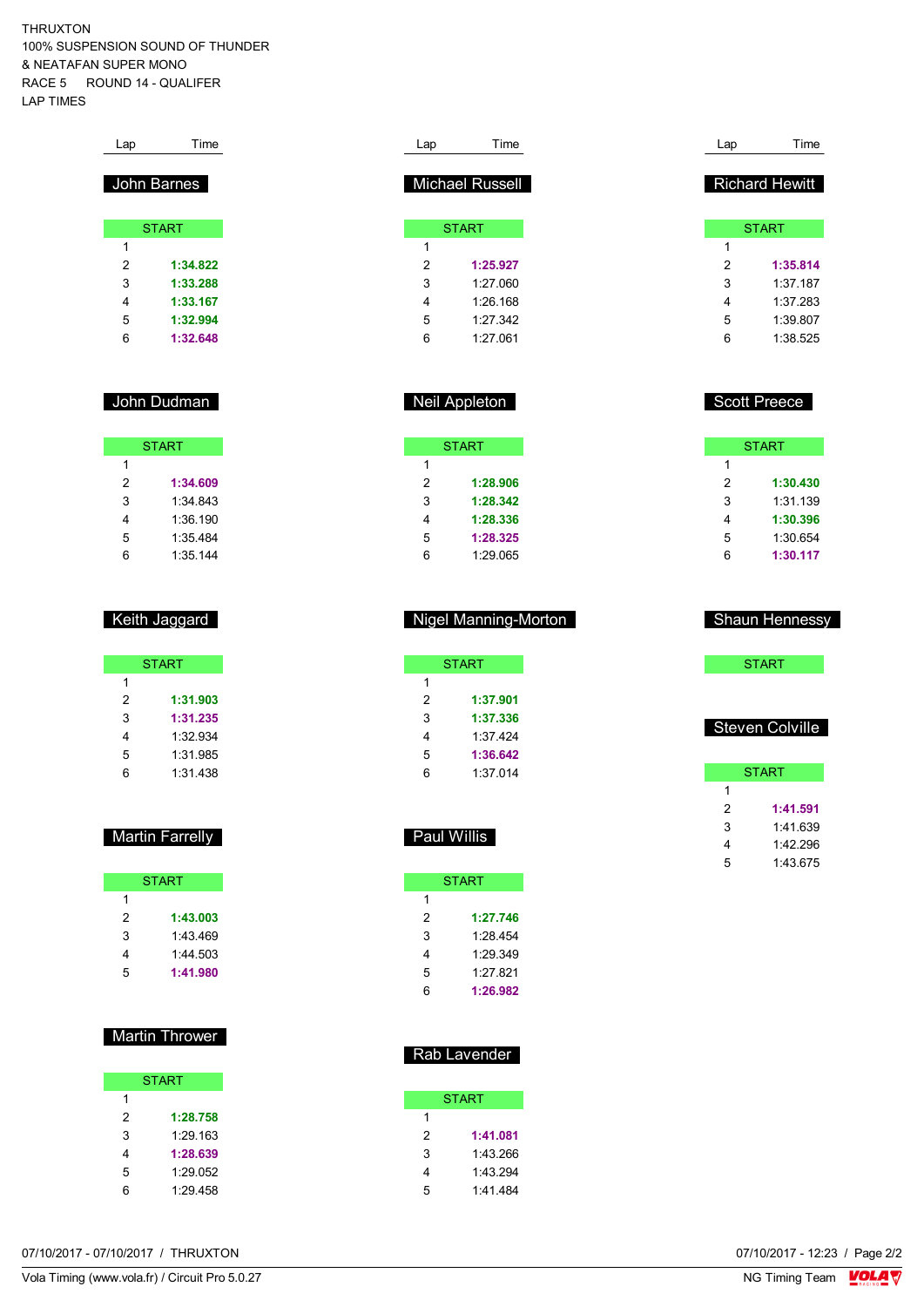

## THRUXTON 100% SUSPENSION SOUND OF THUNDER & NEATAFAN SUPER MONO RACE 5 ROUND 14 - QUALIFER LAP CHART

|                  |    | 2. | 3.              | $-4.1$ | 5.  | 6. |     | 8.  | . 9. | 10. | 11  | 12. | 13. | 14. | 75. | 16. | 17 <sub>1</sub> | 18. | $-19.$ | 20. | 21. | 22. | 23. | 24. | 25. |
|------------------|----|----|-----------------|--------|-----|----|-----|-----|------|-----|-----|-----|-----|-----|-----|-----|-----------------|-----|--------|-----|-----|-----|-----|-----|-----|
| Start            |    |    |                 |        |     |    |     |     |      |     |     |     |     |     |     |     |                 |     |        |     |     |     |     |     |     |
| Lap 1            | 22 | 10 | 71              | 199    | 222 | 20 | 128 | 76  | 117  | 331 | 234 | 40  | 134 | 29  | 97  | 98  | 61              | 14  | 53     | 28  | 36  | 142 | 6   | 11  | 42  |
| Lap <sub>2</sub> | 22 | 10 | 71              | 222    | 199 | 20 | 117 | 128 | 40   | 76  | 234 | 134 | 29  | 97  | 98  | 331 | 61              | 53  | 14     | 28  | 36  | -6  | 142 | 11  | 42  |
| Lap <sub>3</sub> | 22 | 10 | 71              | 222    | 199 | 20 | 117 | 128 | 40   | 76  | 234 | 134 | 29  | 97  | 98  | 61  | 14              | 331 | 53     | 28  | 36  | 6   | 11  | 142 | 42  |
| Lap 4            | 22 | 10 | 71              | 222    | 199 | 20 | 117 | 40  | 128  | 234 | 76  | 134 | 97  | 61  | 29  | 14  | 98              | 53  | 331    | 28  | 36  | 6   | 11  | 42  | 142 |
| Lap <sub>5</sub> | 22 | 71 | 10              | 222    | 199 | 20 | 117 | 40  | 128  | 234 | 134 | 76  | 61  | 14  | 29  | 97  | 53              | 98  | 331    | 28  | 36  | 6   | 11  | 42  | 142 |
| Lap6             | 22 | 71 | 10 <sup>1</sup> | 222    | 199 | 20 | 117 | 40  | 128  | 234 | 134 | 76  | 61  | 14  | 97  | 29  | 53              | 98  | 331    | 28  | 36  | 6   |     |     |     |

07/10/2017 - 07/10/2017 / THRUXTON 07/10/2017 - 12:23 / Page 1/1

Vola Timing (www.vola.fr) / Circuit Pro 5.0.27 **NG Timing Team Monet Account Property** 



IA А **VENTILATION PRODUCTS**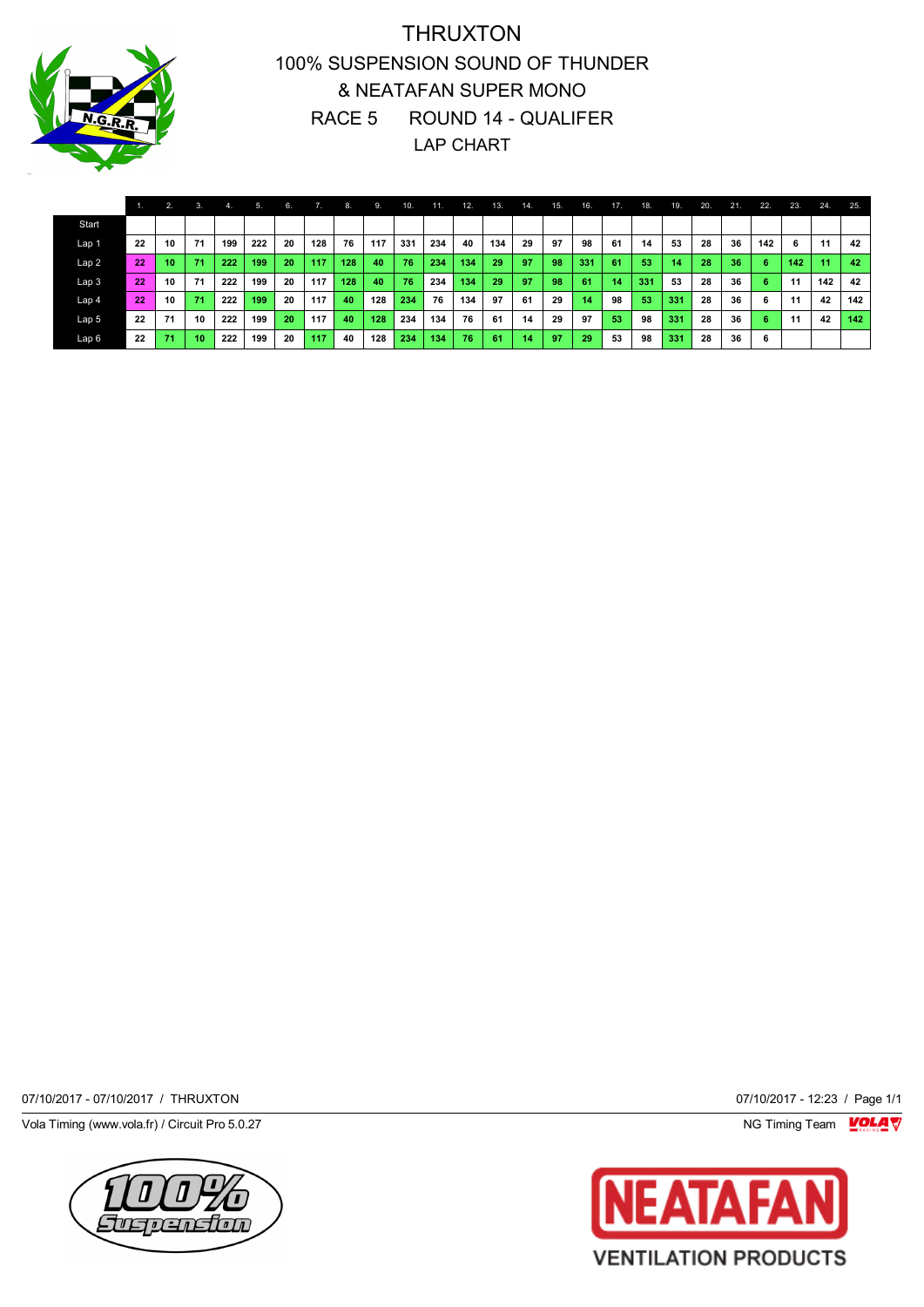

# **THRUXTON** 100% SUSPENSION SOUND OF THUNDER & NEATAFAN SUPER MONO RACE 15 ROUND 14 STARTING GRID

8 Laps = 18.848 Km



07/10/2017 - 07/10/2017 / THRUXTON 07/10/2017 - 12:24 / Page 1/1

Vola Timing (www.vola.fr) / Circuit Pro 5.0.27 NG Timing Team NG Timing Team NG Timing Team NG Timing Team NG



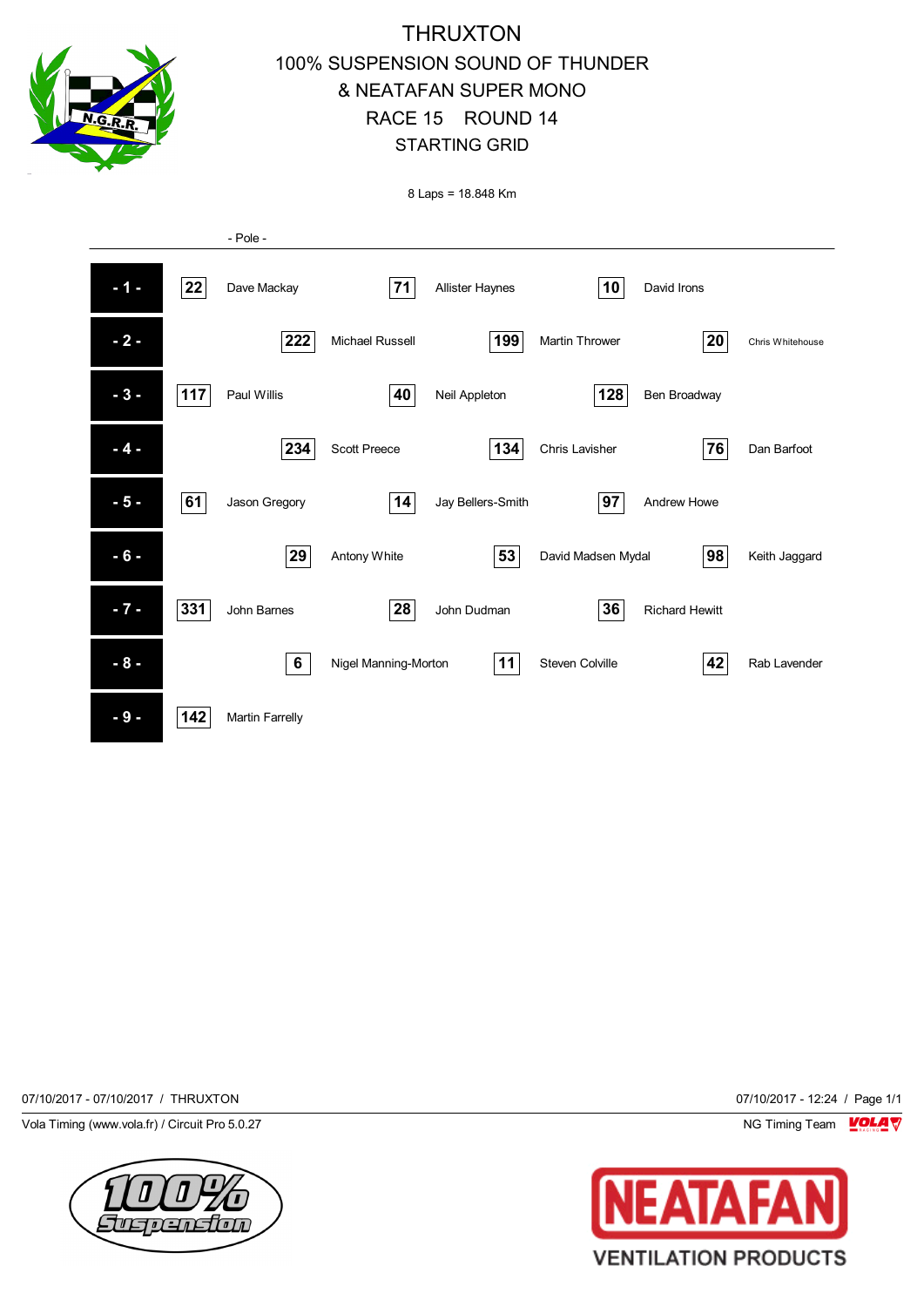

## THRUXTON 100% SUSPENSION SOUND OF THUNDER & NEATAFAN SUPER MONO RACE 15 ROUND 14 Start time: 15:44 Distance: 18.88 miles Weather: Cloudy Track: Dry

|              |     | Rnk Num Rider                             | Machine              | Class | Town/Sponsor                      | Laps           | Time                | Gap       | Average | <b>B.Lap</b> | Speed  |
|--------------|-----|-------------------------------------------|----------------------|-------|-----------------------------------|----------------|---------------------|-----------|---------|--------------|--------|
|              |     |                                           |                      |       |                                   |                |                     |           |         |              |        |
| SoT          |     |                                           |                      |       |                                   |                |                     |           |         |              |        |
| 1            | 22  | Dave Mackay                               | Ducati 899 Panigale  | SoT   | True Heroes Racing                | 8              | 11:14.452           |           | 100.60  | 1:23.240     | 101.89 |
| $\mathbf{2}$ | 10  | David Irons                               | Ducati 1198          | SoT   | Tom Warner Racing                 | 8              | 11:21.820           | $+7.368$  | 99.51   | 1:22.873     | 102.34 |
| 3            | 71  | <b>Allister Haynes</b>                    | Triumph Daytona 675R | SoT   | www.Team Haynes Racing.com        | 8              | 11:22.328           | $+7.876$  | 99.44   | 1:23.715     | 101.31 |
| 4            | 222 | <b>Michael Russell</b>                    | Ducati 899 Panigale  | SoT   | True Heroes Racing                | 8              | 11:32.947           | $+18.495$ | 97.91   | 1:23.784     | 101.23 |
| 5            | 117 | <b>Paul Willis</b>                        | <b>KTM RC8 1198</b>  | SoT   | Aldbourne Marlborough             | 8              | 11:34.536           | $+20.084$ | 97.69   | 1:25.754     | 98.90  |
| 6            | 128 | <b>Ben Broadway</b>                       | Ducati 959           | SoT   | Ducati Coventry                   | 8              | 11:34.772           | $+20.320$ | 97.66   | 1:25.859     | 98.78  |
| 7            | 31  | <b>James Griffiths</b>                    | Triumph Daytona 675  | SoT   | JB Motorcycle Services            | 8              | 11:43.790           | $+29.338$ | 96.41   | 1:25.817     | 98.83  |
| 8            | 40  | <b>Neil Appleton</b>                      | <b>KTM RC8R 1190</b> | SoT   | <b>Bike Torque Racing</b>         | 8              | 11:44.973           | $+30.521$ | 96.24   | 1:26.367     | 98.20  |
| 9            | 20  | <b>Chris Whitehouse</b>                   | Triumph Daytona 675  | SoT   | Sutton Scotney                    | 8              | 11:49.916           | $+35.464$ | 95.57   | 1:27.304     | 97.15  |
| 10           | 98  | Keith Jaggard                             | Ducati 1199 R        | SoT   | Rugby Warwickshire                | 8              | 11:50.074 +35.622   |           | 95.55   | 1:26.745     | 97.77  |
| 11           | 61  | <b>Jason Gregory</b>                      | Triumph T595 Daytona | SoT   | Knight Road Race                  | 8              | 11:52.722 +38.270   |           | 95.20   | 1:27.498     | 96.93  |
| 12           | 134 | <b>Chris Lavisher</b>                     | Triumph 675          | SoT   | L B R Racing                      | 8              | 11:52.761 +38.309   |           | 95.19   | 1:27.796     | 96.60  |
| 13           | 29  | <b>Antony White</b>                       | Triumph 675          | SoT   | Classic Memorials Keynsham        | 8              | 11:54.783 +40.331   |           | 94.92   | 1:26.888     | 97.61  |
| 14           | 97  | <b>Andrew Howe</b>                        | Ducati Panigale 959  | SoT   | <b>FHL Ducati</b>                 | 8              | 12:12.583           | $+58.131$ | 92.62   | 1:29.061     | 95.23  |
| 15           | 53  | David Madsen Mydal                        | Ducati 996           | SoT   | C S C Racing                      | 8              | 12:13.619           | $+59.167$ | 92.49   | 1:28.656     | 95.66  |
| 16           | 28  | John Dudman                               | M V Augusta F3 675   | SoT   | <b>Dudman Electrical Services</b> | 8              | 12:14.099           | $+59.647$ | 92.43   | 1:29.521     | 94.74  |
| 17           | 234 | <b>Scott Preece</b>                       | Honda SP1 1000       | SoT   | Preece & Kennedy                  | 8              | 12:14.648 +1:00.196 |           | 92.36   | 1:29.184     | 95.10  |
| 18           | 331 | <b>John Barnes</b>                        | Triumph 675 R        | SoT   | JB Motorcycle Services            | 8              | 12:25.122 +1:10.670 |           | 91.06   | 1:30.617     | 93.59  |
| 19           | 6   | <b>Nigel Manning-Morton</b>               | Honda RC 51          | SoT   | <b>Bike Torque Racing</b>         | 8              | 12:33.387 +1:18.935 |           | 90.06   | 1:32.434     | 91.75  |
| 20           | 142 | <b>Martin Farrelly</b>                    | Triumph Daytona 675  | SoT   | <b>FAF Racing</b>                 | $\overline{7}$ | 11:17.127           | $+1$ Lap  | 87.68   | 1:33.242     | 90.96  |
| 21           | 36  | <b>Richard Hewitt</b>                     | Suzuki TL 1000 R     | SoT   | Mirror Image Body Repairs         | $\overline{7}$ | 11:22.312           | $+1$ Lap  | 87.01   | 1:34.072     | 90.16  |
| 22           | 42  | <b>Rab Lavender</b>                       | Triumph Daytona 675  | SoT   | Ducking Quack Racing              | $\overline{7}$ | 11:56.420           | +1 Lap    | 82.87   | 1:40.202     | 84.64  |
|              |     | Best lap: 10 David Irons - 1:22.873       |                      |       |                                   |                |                     |           |         |              |        |
| <b>DNFs</b>  |     |                                           |                      |       |                                   |                |                     |           |         |              |        |
|              | 76  | <b>Dan Barfoot</b>                        | Ducati 899 Panigale  | SoT   | True Heroes Racing                |                |                     | +8 Laps   |         | 1:30.721     | 93.49  |
|              | 199 | <b>Martin Thrower</b>                     | Ducati 959           | SoT   | <b>PDQ Precision Ltd</b>          |                |                     | +8 Laps   |         | 1:26.388     | 98.18  |
|              |     |                                           |                      |       |                                   |                |                     |           |         |              |        |
| Smono        |     |                                           |                      |       |                                   |                |                     |           |         |              |        |
|              | 14  | Jay Bellers-Smith                         | Smith Bros KTM 717   |       | Smono RW Engineering Consultancy  | 8              | 11:53.435           |           | 95.10   | 1:27.624     | 96.79  |
| $\mathbf{2}$ | 11  | <b>Steven Colville</b>                    | Gas Gas 450          |       | Smono Llanelli                    | $\overline{7}$ | 11:57.628           | $+1$ Lap  | 82.73   | 1:40.795     | 84.14  |
|              |     | Best lap: 14 Jay Bellers-Smith - 1:27.624 |                      |       |                                   |                |                     |           |         |              |        |

**SoT - 90% of WINNER'S AVERAGE RACE SPEED - 90.54 mph SM - 90% of WINNER'S AVERAGE RACE SPEED - 85.59 mph**

**No 14 Jay Bellers-Smith - NEW CLUB SMONO CLASS LAP RECORD**

07/10/2017 - 07/10/2017 / THRUXTON 07/10/2017 - 16:05 / Page 1/1

Vola Timing (www.vola.fr) / Circuit Pro 5.0.27 NG Timing Team NG Timing Team NG Timing Team NG Timing Team NG



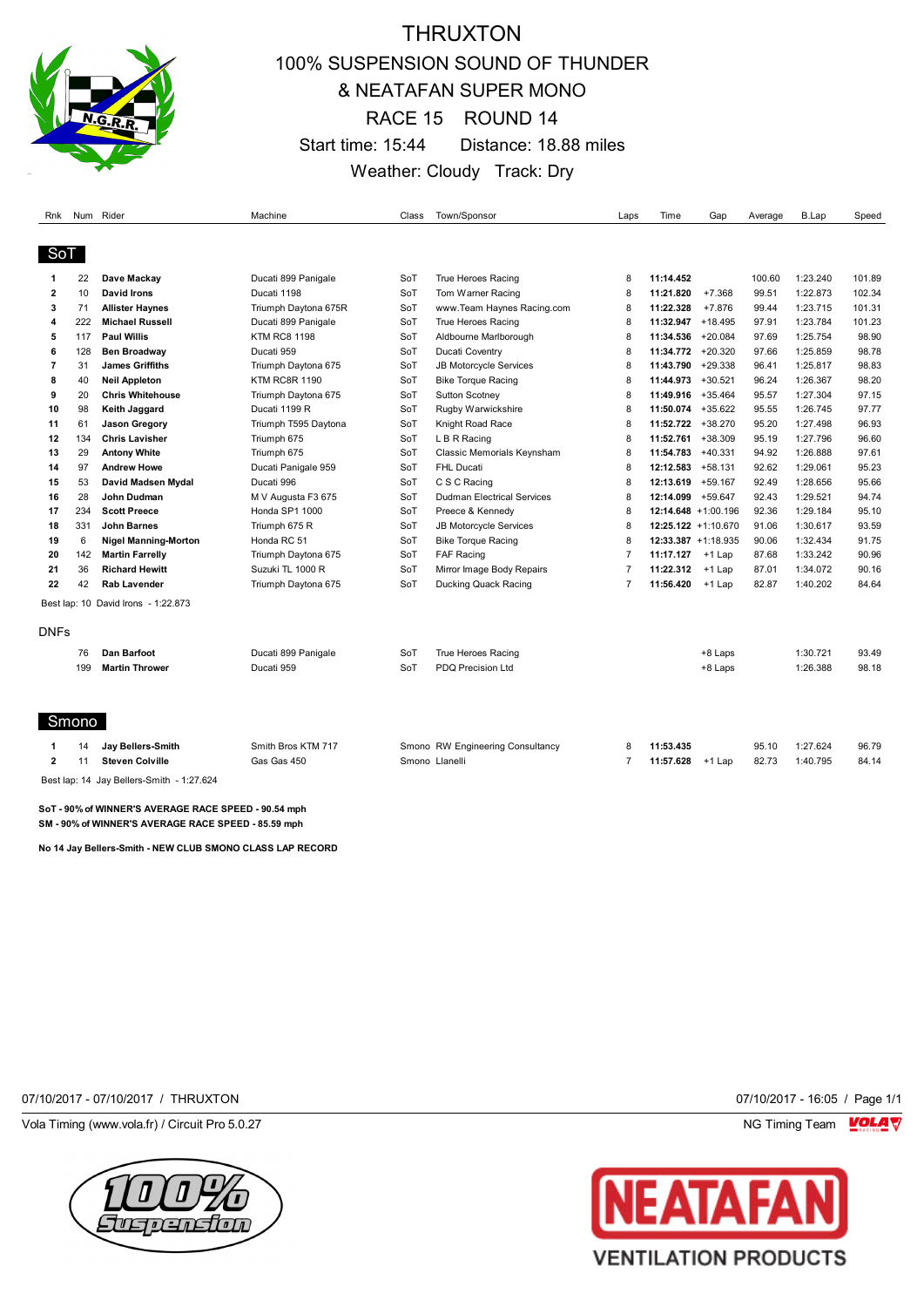

# THRUXTON 100% SUSPENSION SOUND OF THUNDER & NEATAFAN SUPER MONO RACE 15 ROUND 14 LAP TIMES

| Lap | Time                  |  |
|-----|-----------------------|--|
|     |                       |  |
| 1   |                       |  |
| 2   | 1:26.288              |  |
| 3   | 1:25.968              |  |
| 4   | 1:25.986              |  |
| 5   | 1:25.969              |  |
| 6   | 1:26.155              |  |
| 7   | $1.26$ 197            |  |
| 8   | 1:25.859              |  |
|     |                       |  |
|     |                       |  |
|     |                       |  |
|     | <b>Chris Lavisher</b> |  |

|               | <b>START</b> |
|---------------|--------------|
| 1             |              |
| $\mathcal{P}$ | 1:28.341     |
| 3             | 1 28 540     |
| 4             | 1:28.625     |
| 5             | 1.28.872     |
| 6             | 1.28 271     |
| 7             | 1:27.796     |
| 8             | 1:27.929     |

|   | <b>Chris Whitehouse</b> |
|---|-------------------------|
|   |                         |
|   | <b>START</b>            |
| 1 |                         |
| 2 | 1:27.304                |
| 3 | 1:27 661                |
|   | 1:28.927                |

| 5 | 1:28.023 |  |
|---|----------|--|
| 6 | 1:27.879 |  |
| 7 | 1:27.913 |  |
| 8 | 1:28.750 |  |
|   |          |  |

| )an Bartoot |
|-------------|
|-------------|

|   | <b>START</b> |
|---|--------------|
| 1 |              |
| 2 | 1:32.736     |
| 3 | 1:31.200     |
| 4 | 1:30.969     |
| 5 | 1:30.721     |

| Lap            | Time         |
|----------------|--------------|
|                | Dave Mackay  |
|                | <b>START</b> |
| 1              |              |
| $\overline{2}$ | 1:23.419     |
| 3              | 1:23.272     |
| 4              | 1:23.505     |
| 5              | 1:23.240     |
| 6              | 1.24044      |
| 7              | 1:23.378     |
| 8              | 1.23991      |
|                | David Irons  |
|                | <b>START</b> |
| 1              |              |

|   | <b>START</b> |
|---|--------------|
| 1 |              |
| 2 | 1:24.817     |
| 3 | 1:26.155     |
| 4 | 1:24.436     |
| 5 | 1.24511      |
| 6 | 1:25.330     |
| 7 | 1:23.768     |
| 8 | 1:22.873     |
|   |              |

| David Madsen Mydal |
|--------------------|
|--------------------|

| <b>START</b> |          |
|--------------|----------|
| 1            |          |
| 2            | 1:30.733 |
| 3            | 1:31.451 |
| 4            | 1:30.928 |
| 5            | 1:30.617 |
| 6            | 1:30.077 |
| 7            | 1:29.836 |
| ጸ            | 1:28.656 |
|              |          |

### James Griffiths



| <b>Andrew Howe</b> |  |
|--------------------|--|
|                    |  |

Allister Haynes

**START** 

 **1:24.941** 1:25.963 1:25.362 **1:23.921** 1:24.573 **1:23.773 1:23.715**

|   | <b>START</b> |
|---|--------------|
| 1 |              |
| 2 | 1:30.629     |
| 3 | 1:30.814     |
| 4 | 1:31 065     |
| 5 | 1:30 685     |
| 6 | 1:30.297     |
| 7 | 1:30.638     |
| 8 | 1:29.061     |

### Antony White

| <b>START</b> |          |
|--------------|----------|
| 1            |          |
| 2            | 1:28.742 |
| 3            | 1:28.115 |
| 4            | 1.28.826 |
| 5            | 1.28.234 |
| 6            | 1:28.191 |
| 7            | 1:28.061 |
| 8            | 1:26.888 |
|              |          |

| <b>Ben Broadway</b> |  |
|---------------------|--|
|                     |  |

**START** 

07/10/2017 - 07/10/2017 / THRUXTON 07/10/2017 - 16:02 / Page 1/3

Vola Timing (www.vola.fr) / Circuit Pro 5.0.27 NG Timing Team VOLA V

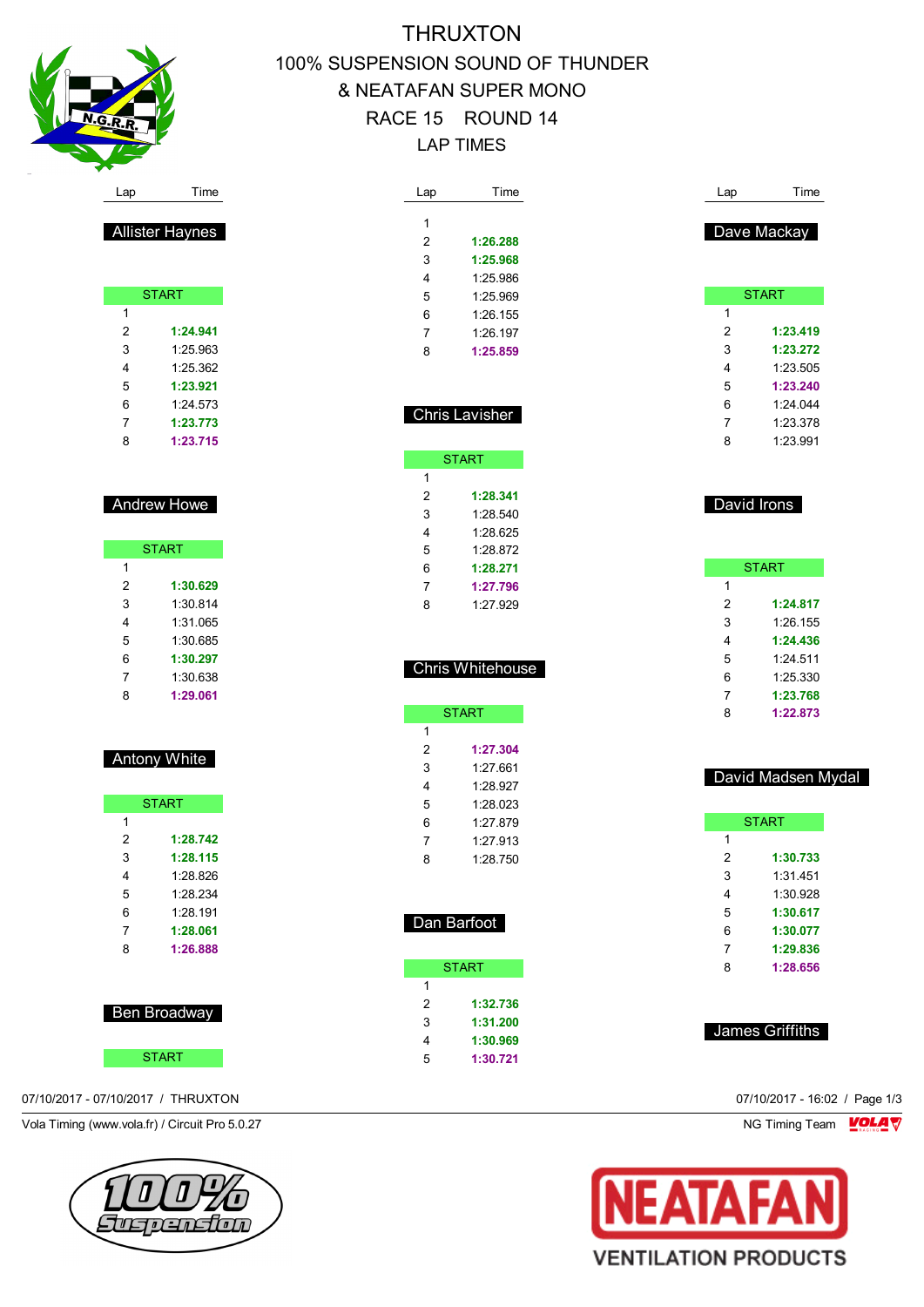THRUXTON 100% SUSPENSION SOUND OF THUNDER & NEATAFAN SUPER MONO RACE 15 ROUND 14 LAP TIMES

| Lap | Time         |
|-----|--------------|
|     |              |
|     | <b>START</b> |
| 1   |              |
| 2   | 1:27.397     |
| 3   | 1:25.817     |
| 4   | 1:26.881     |
| 5   | 1.27 431     |
| 6   | 1.26614      |
| 7   | 1:26.441     |
| 8   | 1.27.242     |

### Jason Gregory

| <b>START</b> |          |  |
|--------------|----------|--|
| 1            |          |  |
| 2            | 1:28.630 |  |
| 3            | 1:27.498 |  |
| 4            | 1.27 716 |  |
| 5            | 1.27874  |  |
| 6            | 1.28 466 |  |
| 7            | 1:28.469 |  |
| 8            | 1:29.358 |  |

### Jay Bellers-Smith

|   | <b>START</b> |
|---|--------------|
| 1 |              |
| 2 | 1:29.586     |
| 3 | 1:27.624     |
| 4 | 1:28.133     |
| 5 | 1:28.053     |
| 6 | 1.27 901     |
| 7 | 1:28.267     |
| 8 | 1:28.780     |

### John Barnes

| <b>START</b> |             |
|--------------|-------------|
| 1            |             |
| 2            | 1:31.181    |
| 3            | 1:30.617    |
| 4            | 1:31 115    |
| 5            | 1:31.937    |
| 6            | 1:33.375    |
| 7            | 1:31 554    |
| 8            | 1:32.956    |
|              | John Dudman |
|              | START       |

| Lap | Time     |
|-----|----------|
| 2   | 1:31.476 |
| 3   | 1:30.951 |
|     |          |
| 4   | 1:30.821 |
| 5   | 1:31.196 |
| 6   | 1:30.295 |
| 7   | 1:30.253 |
| ጸ   | 1:29.521 |

|   | Keith Jaggard |
|---|---------------|
|   | <b>START</b>  |
|   |               |
| 2 | 1:28.549      |

| 3 | 1:27.892 |
|---|----------|
| 4 | 1:27.812 |
| 5 | 1:27.142 |
| 6 | 1.28 020 |
| 7 | 1:26.745 |
| 8 | 1.28 702 |

### **Martin Farrelly**

|   | START    |
|---|----------|
| 1 |          |
| 2 | 1:37.036 |
| 3 | 1:35.089 |
| 4 | 1:35 850 |
| 5 | 1:36.719 |
| 6 | 1:33.339 |
| 7 | 1:33.242 |

### Martin Thrower

|   | START    |
|---|----------|
| 1 |          |
| 2 | 1:26.724 |
| 3 | 1:26.388 |
| Δ | 1:26.509 |

| <b>Michael Russell</b> |              |  |
|------------------------|--------------|--|
|                        | <b>START</b> |  |
| 1                      |              |  |
| 2                      | 1:24.894     |  |
| 3                      | 1.25.927     |  |
| 4                      | 1.25695      |  |
| 5                      | 1:23.798     |  |
| 6                      | 1:23.991     |  |
| 7                      | 1:23.784     |  |
| 8                      | 1:24.560     |  |

| Lap | Time          |
|-----|---------------|
|     | Neil Appleton |
|     | <b>START</b>  |
| 1   |               |
|     |               |
| 2   | 1:27.501      |
| 3   | 1:27.141      |
| 4   | 1.27 854      |
| 5   | 1.27 414      |
| 6   | 1:26.367      |
| 7   | 1:26.952      |
| 8   | 1.27 268      |

### Nigel Manning-Morton

| <b>START</b> |          |
|--------------|----------|
| 1            |          |
| 2            | 1:32.902 |
| 3            | 1:32.434 |
| 4            | 1:32.552 |
| 5            | 1:32.948 |
| 6            | 1:33.982 |
| 7            | 1:33.753 |
| 8            | 1:33 473 |

### Paul Willis

| <b>START</b> |          |
|--------------|----------|
| 1            |          |
| 2            | 1:26.203 |
| 3            | 1:25.754 |
| 4            | 1:26.361 |
| 5            | 1:25.843 |
| 6            | 1.26.612 |
| 7            | 1:26.080 |
| Ŗ            | 1.25890  |

### Rab Lavender

| <b>START</b> |          |
|--------------|----------|
| 1            |          |
| 2            | 1:40.366 |
| 3            | 1:41 486 |
| 4            | 1:41.088 |
| 5            | 1:42.034 |
| 6            | 1:40.202 |
| 7            | 1.42191  |
|              |          |

### Richard Hewitt

07/10/2017 - 07/10/2017 / THRUXTON